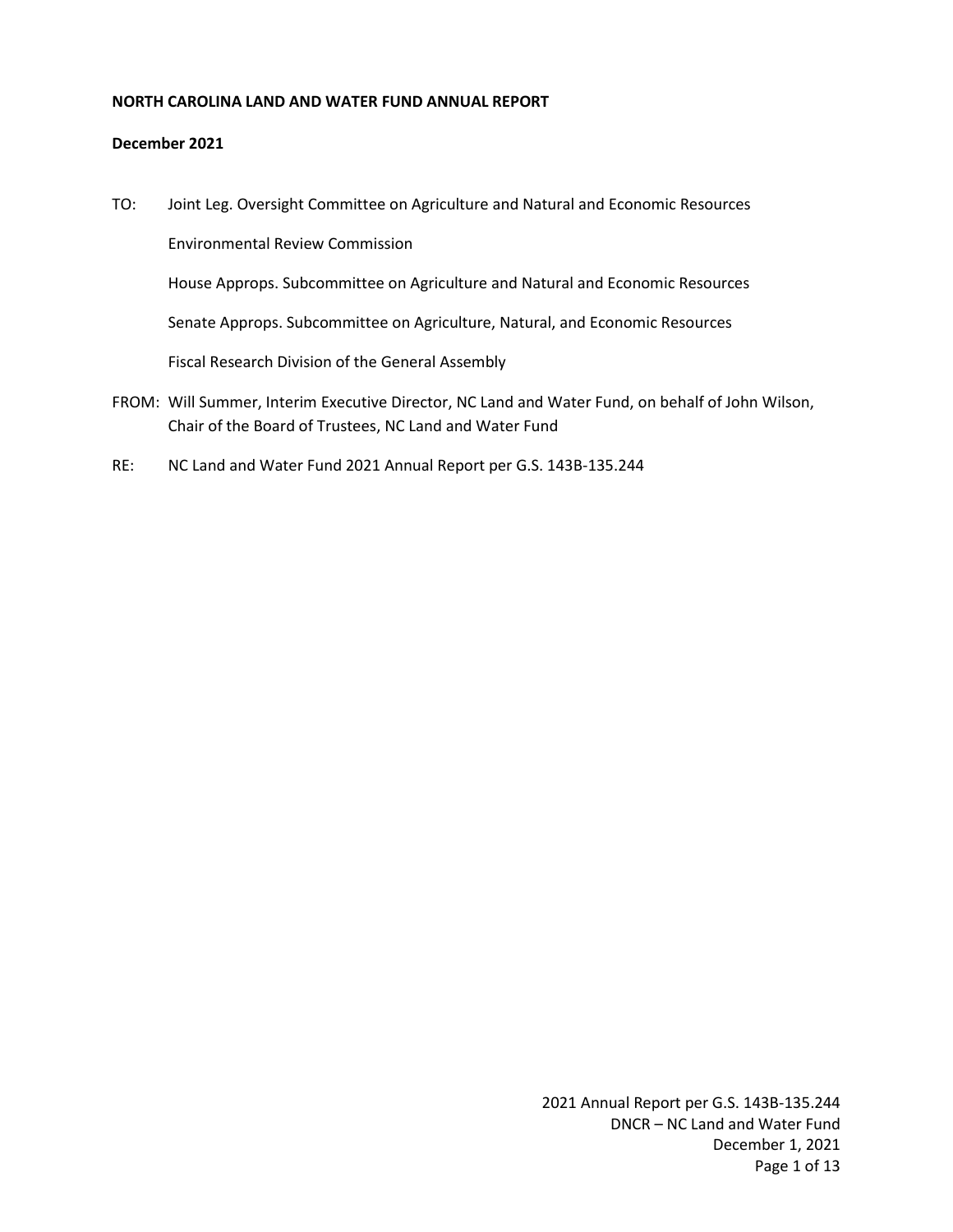# **Introduction**

The Department of Natural and Cultural Resources (DNCR) and the staff and Board of Trustees of the North Carolina Land and Water Fund (NCLWF) thank the members of the General Assembly of North Carolina for their continued and substantial commitment to protect safe and clean drinking water, natural and cultural resources, and the U.S. military mission within North Carolina. The NCLWF hereby presents its annual report to the General Assembly and the public, pursuant to NCGS 143B-135.244.

# **Background**

The 1996 General Assembly created the Clean Water Management Trust Fund (now known as the NC Land and Water Fund) [NCGS 143B-135.230 et seq.], "to clean up pollution in the State's surface waters and to protect, preserve and conserve those waters that are not yet polluted." As originally created, the NCLWF was to "use innovative and non-regulatory approaches to help finance projects that specifically address water pollution problems and focus on upgrading surface waters, eliminating pollution, and protecting, preserving and conserving unpolluted surface waters, including enhancement or development of drinking water supplies" and "to build a network of riparian buffers and greenways for environmental, educational, and recreational benefit." In 2013, the statutory purposes of the NCLWF were amended to include protection of lands with natural, cultural, and historic value.

In 2019, per Senate Bill 381, the Clean Water Management Trust Fund was directed to begin doing business as the "North Carolina Land and Water Fund." In September 2020, the new name was officially adopted with a new logo (below).



From its inception through 2021, the NCLWF, through appropriations and receipts, has partnered with local communities and organizations to contribute over \$1 billion to the protection and restoration of the state's natural and cultural resources. Further, the Fund has leveraged approximately \$1.7 billion in additional funds to support those same efforts to protect and restore our State's resources. These

> 2021 Annual Report per G.S. 143B-135.244 DNCR – NC Land and Water Fund December 1, 2021 Page 2 of 13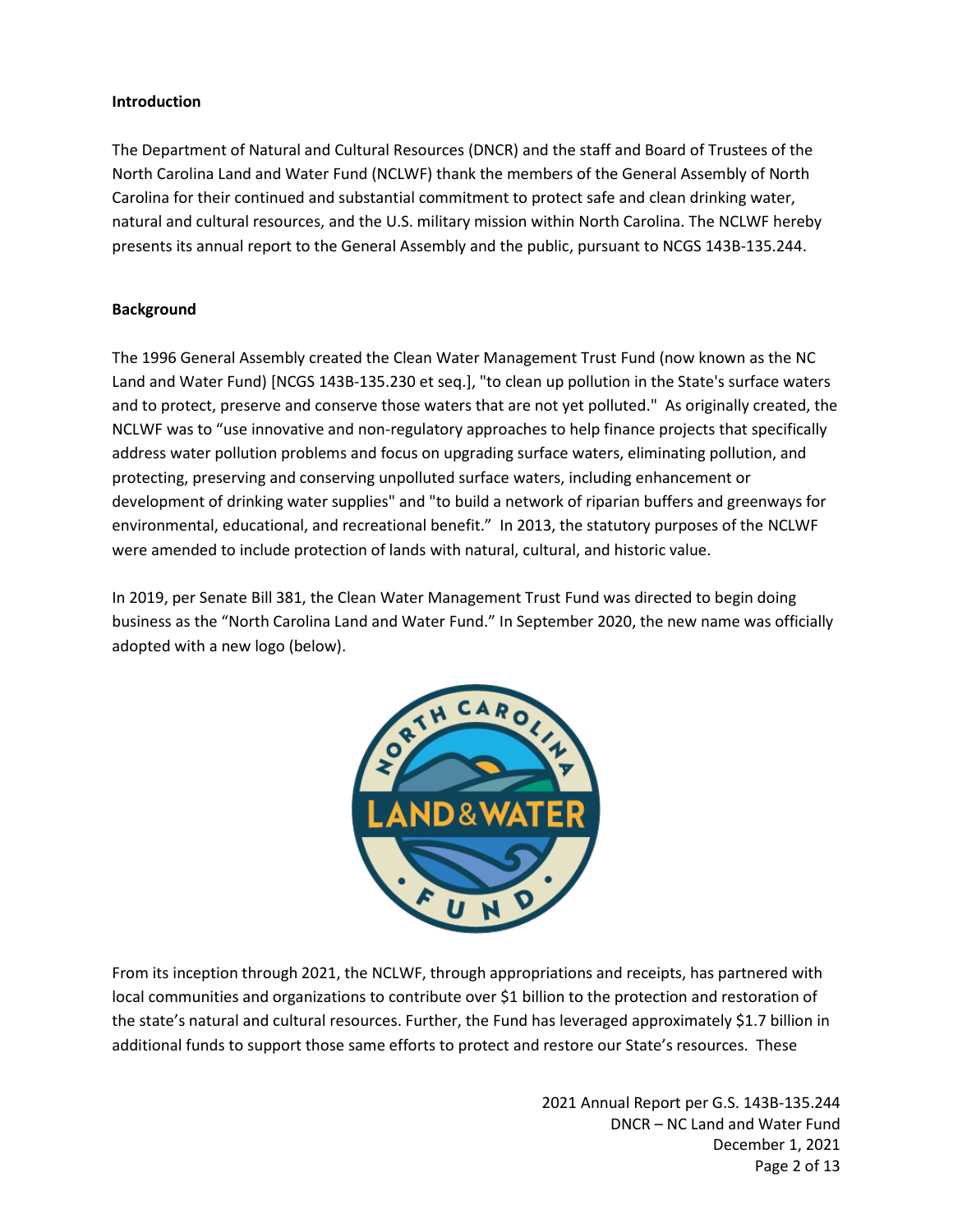leveraged funds come from private individuals, nonprofits, corporations, and local, State and Federal government agencies, including Department of Defense/military funds.

# **Administration**

The NCLWF is in the Department of Natural and Cultural Resources and housed in the Nature Research Center building on Jones St. in Raleigh, NC. Will Summer has served as Interim Executive Director since the retirement of the previous director in June 2021. NCLWF is within DNCR's Division of Land and Water Stewardship, for which Will Summer also serves as Interim Director. The Division reports to DNCR Deputy Secretary for Natural Resources Jeff Michael. NCLWF is supported by a staff of 10, including the Executive Director. For additional information, see Attachment 1 – *Organizational Chart.* Administration/operations funds of up to \$1,183,556 were appropriated for the FY 20-21 budget.

As of November 1, 2021, NCLWF staff was managing 129 active contracts totaling over \$29.9 million. To ensure appropriate due diligence in monitoring grants and expending funds, staff has developed a transparent process with clearly communicated expectations. Staff is always available to provide technical assistance and other resources to guide recipients through grant requirements for successful project implementation and reporting.

## **Grant Funding**

## *Legislative Appropriation*

Based on the recurring budgeted amount, the appropriation designated for grants in FY 20-21 was \$13,157,530. Annual appropriation levels for the last five years are shown in the graph below (figure 1).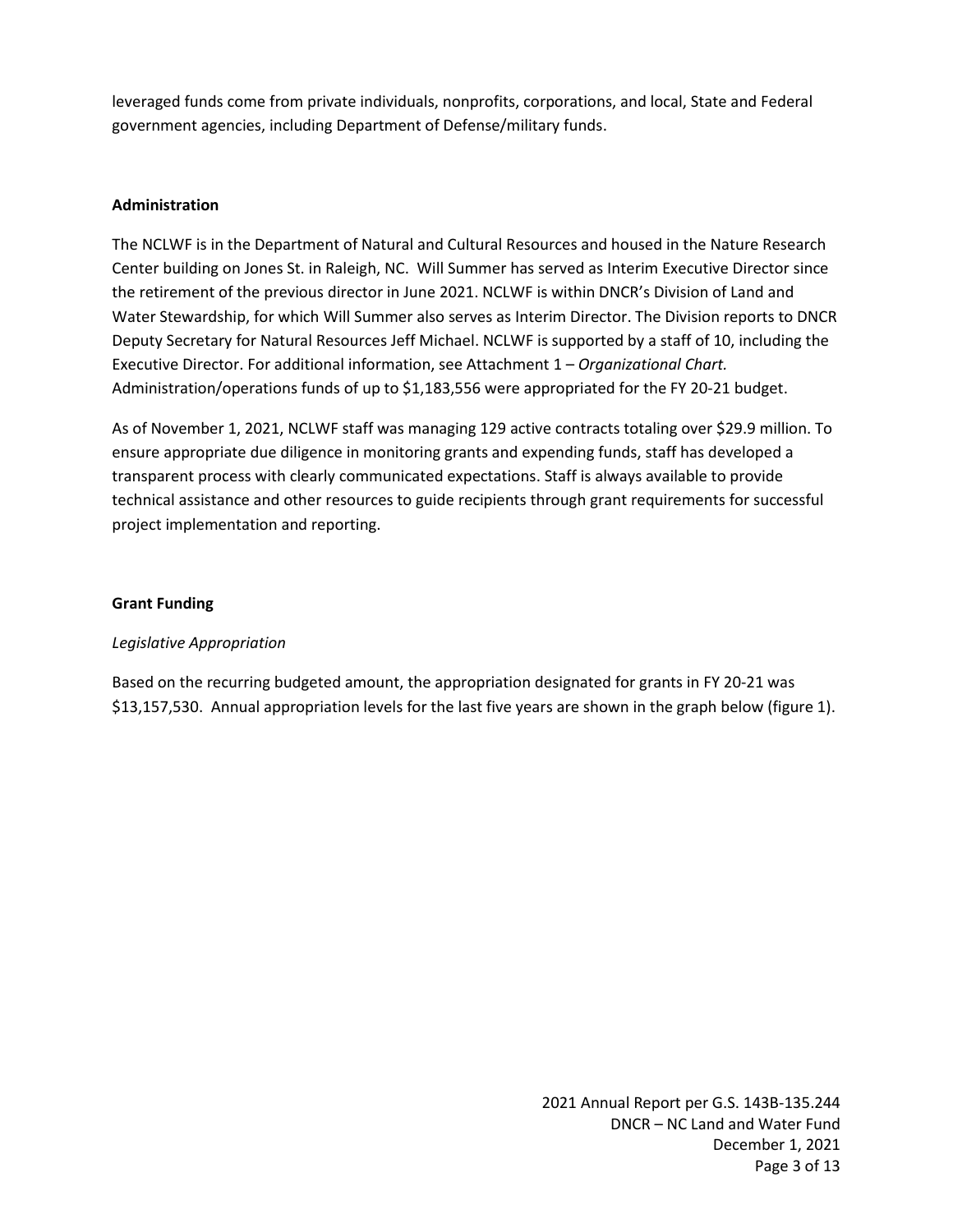

## *Other Revenue*

In addition to the legislative appropriation, the NCLWF receives a dedicated revenue stream from automobile license plate fees. These fees generate approximately \$5.3 million annually (\$10 from each First in Forestry plate, \$15 from each Out-of-state Collegiate Insignia plate, and \$15 for each Personalized plate). As of November 1, 2021, \$186,067.50 has been collected in FY 20-21. All of these funds are used for grants. Revenue generated from license fees for the last five years is shown on the graph below (figure 2).



2021 Annual Report per G.S. 143B-135.244 DNCR – NC Land and Water Fund December 1, 2021 Page 4 of 13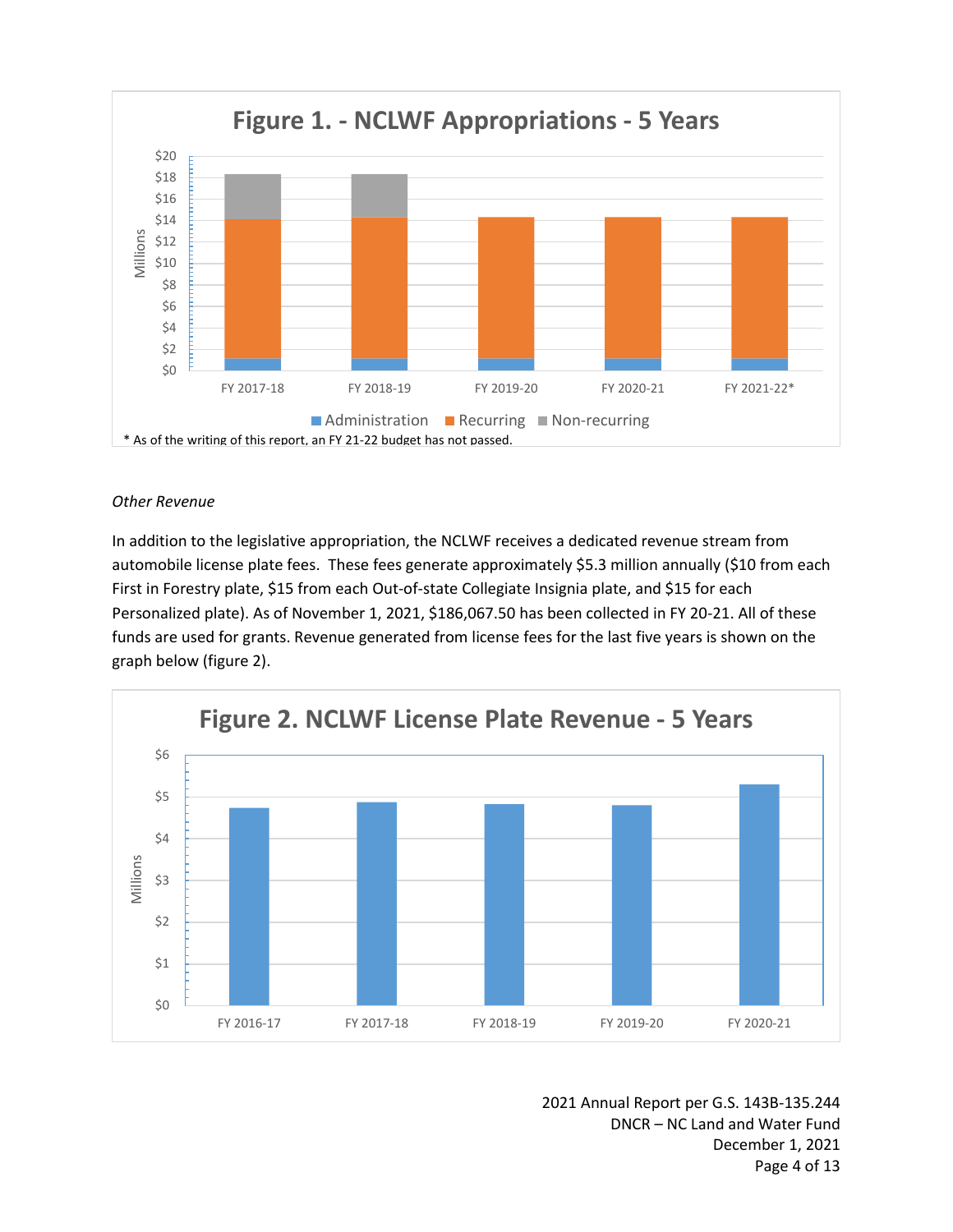#### **2021 Summary**

For FY 20-21, NCLWF received 108 grant applications totaling \$76,595,676. At the regular funding meeting in September 2021 and the Board decided to award some of our recurring funds but postpone decisions on most of the awards until a budget was finalized. Twenty grants totaling \$3,125,205 were awarded for the current funding cycle for restoration, innovative stormwater, and planning grants. The committee responsible for awarding the acquisition projects is scheduled to meet on November 30 to award funds. Table 1 below shows a breakdown of program areas with total amounts funded. As required by G.S. § 143B-135.244, a detailed list of grant awards for the previous 12-month period is provided as Attachment 2 – *2021 Grant Cycle Awards to Date* at the end of this report.

| Table 1 - Summary of Funded Projects as of November 1, 2021 |             |  |  |
|-------------------------------------------------------------|-------------|--|--|
| <b>Acquisition (Military Buffer)</b>                        | \$0         |  |  |
| Acquisition (Non-military)                                  | \$0         |  |  |
| Restoration                                                 | \$2,310,638 |  |  |
| <b>Innovative Stormwater</b>                                | \$350,000   |  |  |
| Planning                                                    | \$464,567   |  |  |
| <b>Donated Minigrants</b>                                   | \$0         |  |  |
| <b>Total</b>                                                | \$3,125,205 |  |  |

## *Impacts*

The NCLWF marked its 25<sup>th</sup> anniversary in 2021. Since its inception, nearly 750,000 acres of North Carolina land have been strategically conserved and more than 3,000 miles of streams protected. However, the NCLWF protects more than the state's natural and cultural resources. Grants from the program support major North Carolina economies including agriculture, tourism, fisheries, hunting, forestry, and the military. Funds also help meet infrastructure needs of municipalities and increase recreational opportunities by supporting parks, trails, and greenways, enhancing the health and quality of life for North Carolina citizens. North Carolina's quality of life is the foundation for sustainable economic investment and development.

Funds were granted for nine projects to restore streams, rivers and estuaries, and two projects designed to evaluate innovative techniques for managing stormwater. In addition, nine planning projects were funded to identify key water quality and conservation opportunities in mountain, piedmont, and coastal watersheds.

As of the writing of this report, the Board has not awarded the bulk of the funds for the 2021 grant cycle due to the budget delays. We anticipate that in early December, many more funded projects will be announced.

To date in 2021, NCLWF has funded projects that:

2021 Annual Report per G.S. 143B-135.244 DNCR – NC Land and Water Fund December 1, 2021 Page 5 of 13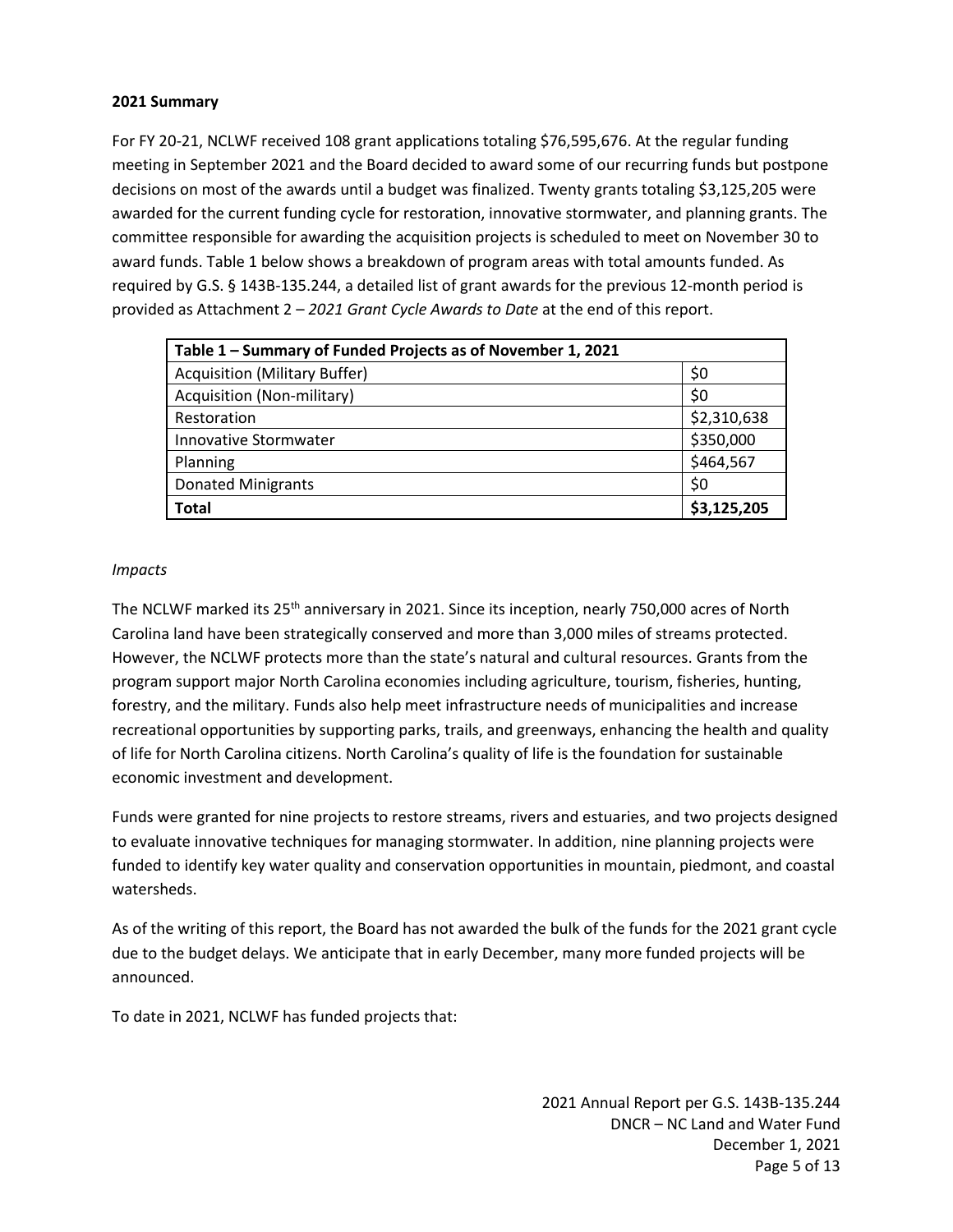- Support outdoor recreation activities, which account for \$3.3 billion of North Carolina's annual economy, by:
	- $\circ$  Enhancing sport fisheries across the state including trout waters in Haywood, Mitchell, Swain, and Watauga counties, fishery nursery areas of the Cape Fear River, and saltwater fisheries in Carteret County;
	- $\circ$  Construction of an innovative stormwater project on the campus of Durham's Riverside High School that will treat stormwater runoff before it reaches the Eno River and Eno River State Park. This project will also provide hands on horticulture and agri-business experience to students as they help to propagate native plants for the project's two constructed wetlands; and
	- $\circ$  Planning efforts to protect unique water resources including the nutrient sensitive Albemarle Sound, the Jordan Lake water supply, recreational waters of the Dan and French Broad rivers, a wetland complex near Dunn, and the shellfish waters of Newport River Estuary.
- Add resources to rural and economically distressed areas, including:
	- o \$779,000 in grants to Tier 1 counties
	- o \$451,000 in grants to Tier 2 counties

## *Project Highlights*

**2021-414 North Carolina Coastal Federation, Fort Macon Living Shoreline, Carteret County** – Fort Macon State Park is one of the most visited state parks in North Carolina, with over one million visitors in 2020 spending time at the Park's museum, historical fort, and natural areas. The eastern edge of the Park's shoreline is eroding and quickly retreating as hurricanes, other coastal storms, boat wakes and high water levels take their toll. The project will design and install a 2,400-foot living shoreline at Fort Macon. This wave breaking sill placed at the low water line will disperse wave energy, support aquatic habitat, and support the regrowth of coastal marsh. By protecting the natural beauty and historic features of Fort Macon, this project will help to preserve opportunities for the public to explore and learn about the history and natural resources of our coast.

**2021-1001 Durham Soil and Water Conservation District, Innovative Stormwater, Durham County** – This project will test the effectiveness of converting two dilapidated retention ponds on the grounds of Durham's Riverside High School into stormwater wetlands. At present the existing stormwater ponds are failing and are a significant source of sediment pollution into the Eno River adjacent to the Eno River State Park. The project will repair the failed systems while monitoring the new systems to document the benefits of these practices and to provide a guide to future repairs in other locations. This project has the additional benefit of providing hands on educational and vocational experience to Riverside High School students as they will be

> 2021 Annual Report per G.S. 143B-135.244 DNCR – NC Land and Water Fund December 1, 2021 Page 6 of 13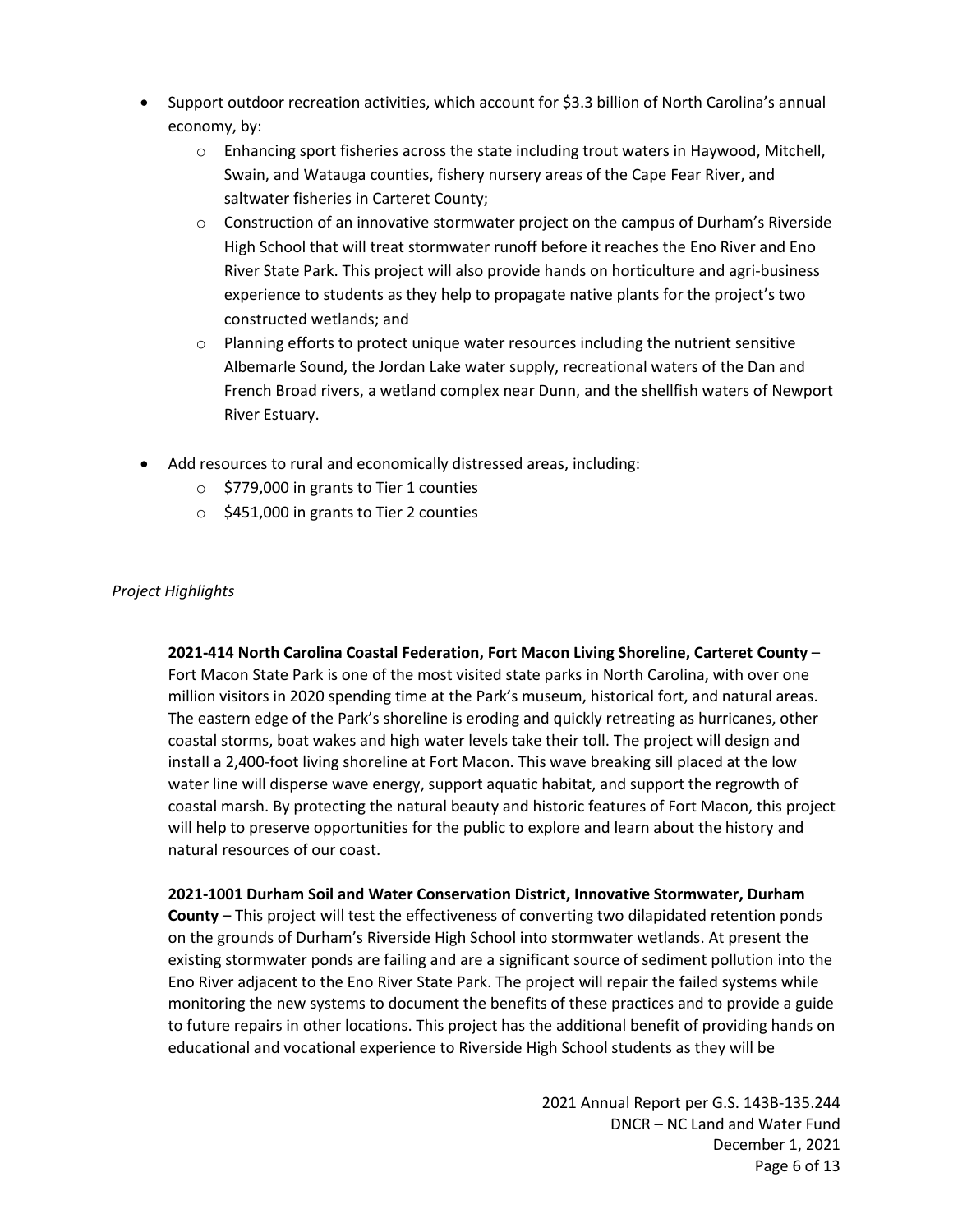instructed on the propagation of wetland plants and allowed to explore the agri-business aspects to nature-based stormwater practices.

**2021-410 Mainspring Conservation Trust, Aquatic Organism Passage on Big Laurel Creek, Swain County** – The project will enhance native trout habitat and increase fish passage under roads in the Nantahala National Forest. One phase of the project will replace two narrow, dark culverts with a broad, gravel bottomed arched culvert. This drainage improvement will remove the existing constraint on fish passage in the stream. A second phase of the project will improve drainage features on the gravel roads adjacent to streams and reduce existing storm sediment inputs. Together these efforts will improve native fish habitat and reconnect fish populations presently isolated by forest roads.

**2021-402 Blue Ridge Resource Conservation and Development Council, Bakersville Creekwalk along Cane Creek, Mitchell County** – The popular and frequently used Bakersville Creekwalk greenway runs close to the top of the streambank of Cane Creek. While this greenway provides passive recreational opportunities, a fine view of the stream, and access points for trout fishing, it is presently threatened by stream erosion and steep streambanks. The stream is also threatened by the greenway infrastructure and lack of streamside vegetation. The project will restore, enhance, and stabilize 1,400 linear feet of eroding stream channel adjacent to the greenway. By sloping back the steep streambanks and constructing in-stream grade control and habitat structures, this project will improve habitat and restore the natural function and stability of the trout stream. At the same time, this project will improve the safety and natural beauty of the greenway.

#### **2021-408 Haywood Waterways Association, Chestnut Park and Hominy Creek, Haywood**

**County** – This stream restoration project will enhance and complement previous conservation efforts that established the 448-acre Chestnut Mountain Nature Park near the Town of Canton. While the nature park is an important recreational and natural area, stream erosion and the presence of invasive plants have degraded streamside and aquatic habitat in Hominy Creek. This project will enhance 2,300 feet of stream and riparian habitat on the grounds of the nature park. Sediment pollution will be reduced and a stream access point will be developed to provide safe and convenient access to the stream. Planning work be conducted to identify other opportunities to improve water quality in the watershed. With Chestnut Mountain Nature Park at its center, this restoration effort is designed to be a key demonstration project that may inspire other habitat restoration projects throughout the Hominy Creek watershed.

> 2021 Annual Report per G.S. 143B-135.244 DNCR – NC Land and Water Fund December 1, 2021 Page 7 of 13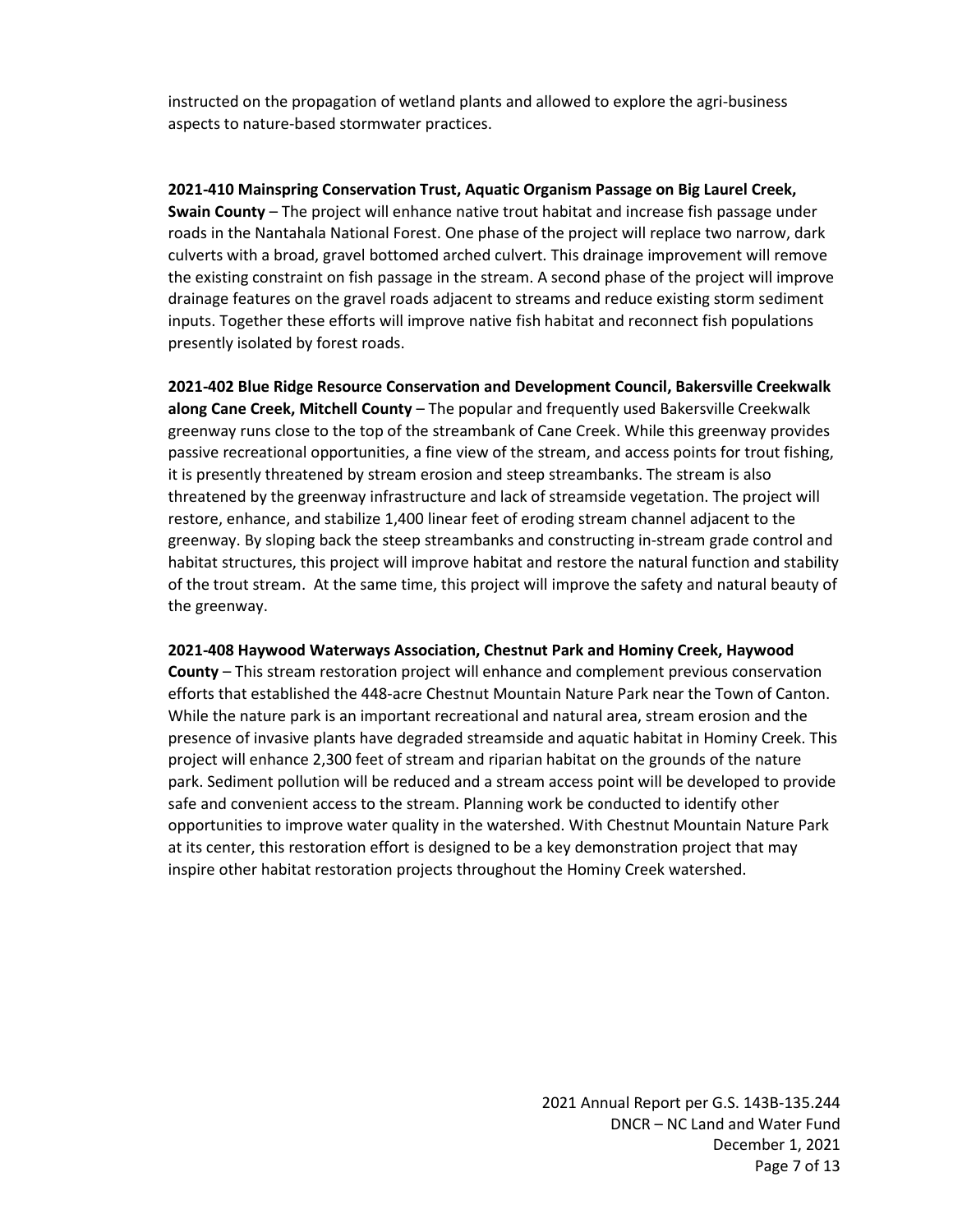## **Program and Policy Updates**

# *Board Action*

In addition to the usual annual grant awards and deposit to the easement endowment, the Board of Trustees approved several updates to policies on commercial use and easement enforcement, and considered several easement amendment requests.

## *Legislative Action*

There was no legislative action this year that affected the NCLWF.

## *Judicial Action*

There was no judicial action this year that affected the NCLWF.

## *Executive Action*

There were no direct Executive Orders or other actions that affected the function of the NCLWF this year.

## **Board of Trustees**

The Board has held three business meetings to date in 2021. As of November, the nine members of the Board of Trustees are:

**John Wilson (Chair)**: **Resides –** Chapel Hill, NC **Occupation –** Documentary filmmaker **Education -** BA in Biology from UNC-Chapel Hill, MFA in Film Production from the Univ. of Southern California **Additional Information -** Former board member and president, Conservation Trust for North Carolina. Former board member and conservation committee chair, N.C. Botanical Garden Foundation. Former board member, Catawba Riverkeeper Foundation. Former President's Council member, Southern Environmental Law Center. Produced several documentaries for UNC-TV and edited the UNC Institute for the Environment video series, "Climate Stories NC." Enjoys hiking, fishing, snow skiing and being outdoors.

> 2021 Annual Report per G.S. 143B-135.244 DNCR – NC Land and Water Fund December 1, 2021 Page 8 of 13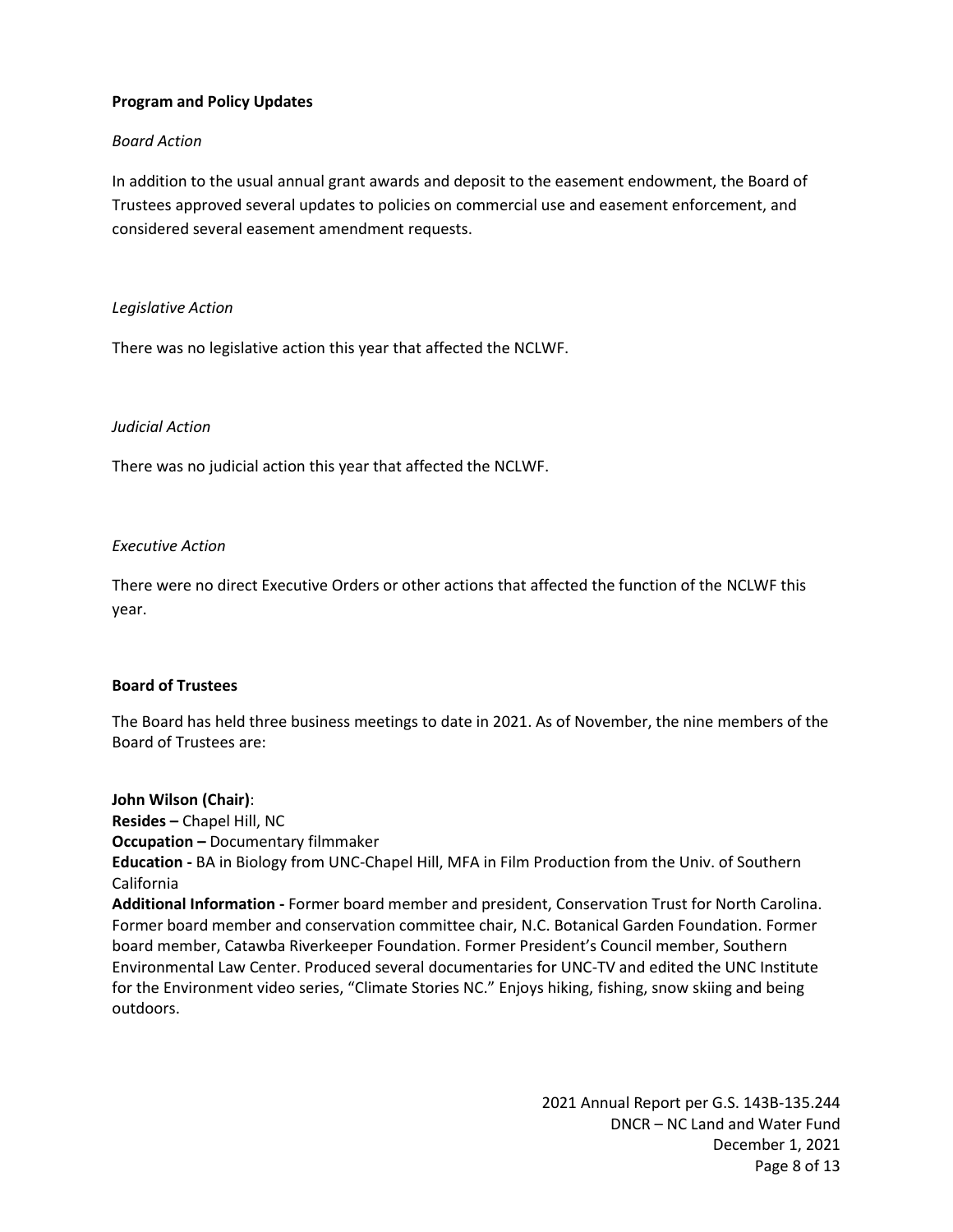#### **Ann Browning**:

**Resides –** Davidson, NC

**Occupation-** Retired, former banker and founding partner of Bank of American Capital Investors **Education** – B.A. from Davidson College; MBA from Kenan-Flagler/University of North Carolina-Chapel Hill

**Additional Information** – Served on the board of Blue Ridge Conservancy; former Carolina Thread Trail Director, former Davidson College Trustee. Various volunteer activities with land conservation organizations, DavidsonLearns, and church. Interests include paddling and hiking, gardening, reading contemporary fiction.

#### **Greer Cawood:**

**Resides -** Winston-Salem, NC

**Occupation -** Political Consultant, formerly Director of Public Policy and Corporate Communications for Wachovia Corporation

**Education -** B.A from the University of North Carolina-Chapel Hill

**Additional Information -** Serves on the boards of the UNC School of the Arts, Forsyth County Day School, Twin City Garden Club and the Reynolda House Museum of American Art; formerly served on the board of the NC Chapter of the Nature Conservancy, NC Center for Public Policy Research and the NC Bankers Association. Enjoys traveling, hiking, tennis and skiing.

#### **Amy Grissom**:

**Resides –** Charlotte, NC

**Occupation-** Retired, former Project Manager for museums / art publishing industry.

**Education** – BA in Economics at UNC, Chapel Hill and MA in Art History at University of Michigan, Ann Arbor.

**Additional Information** – Currently serves on the board of The Light Factory (photography education and exhibitions). Formerly served on the board of The Land Trust for Central NC. Grew up on a family farm in Uwharrie Mountain region of the piedmont. For the past 20+ years, while staying home to raise her two children, has acquired and managed land for conservation of water and wildlife. Enjoys visual arts, gardening, and generally being outdoors.

#### **Renee Kumor:**

**Resides –** Hendersonville, NC

**Occupation –** Author; former County Commissioner

**Education -** BA, University of Dayton, Dayton, Ohio; AA, Mechanical Drafting and Design, Blue Ridge Community College.

**Additional Information -** Resident of Henderson County for 33 years; writes a monthly column for the Hendersonville Times-News, "Boards are Us," discussing non-profit issues and non-profit board service.

## **Michael (Mike) Rusher:**

**Resides -** Apex, NC

**Occupation –** Public Affairs Consultant, Vice President at The Results Company in Raleigh, NC **Education –** B.A. from the University of North Carolina Greensboro

> 2021 Annual Report per G.S. 143B-135.244 DNCR – NC Land and Water Fund December 1, 2021 Page 9 of 13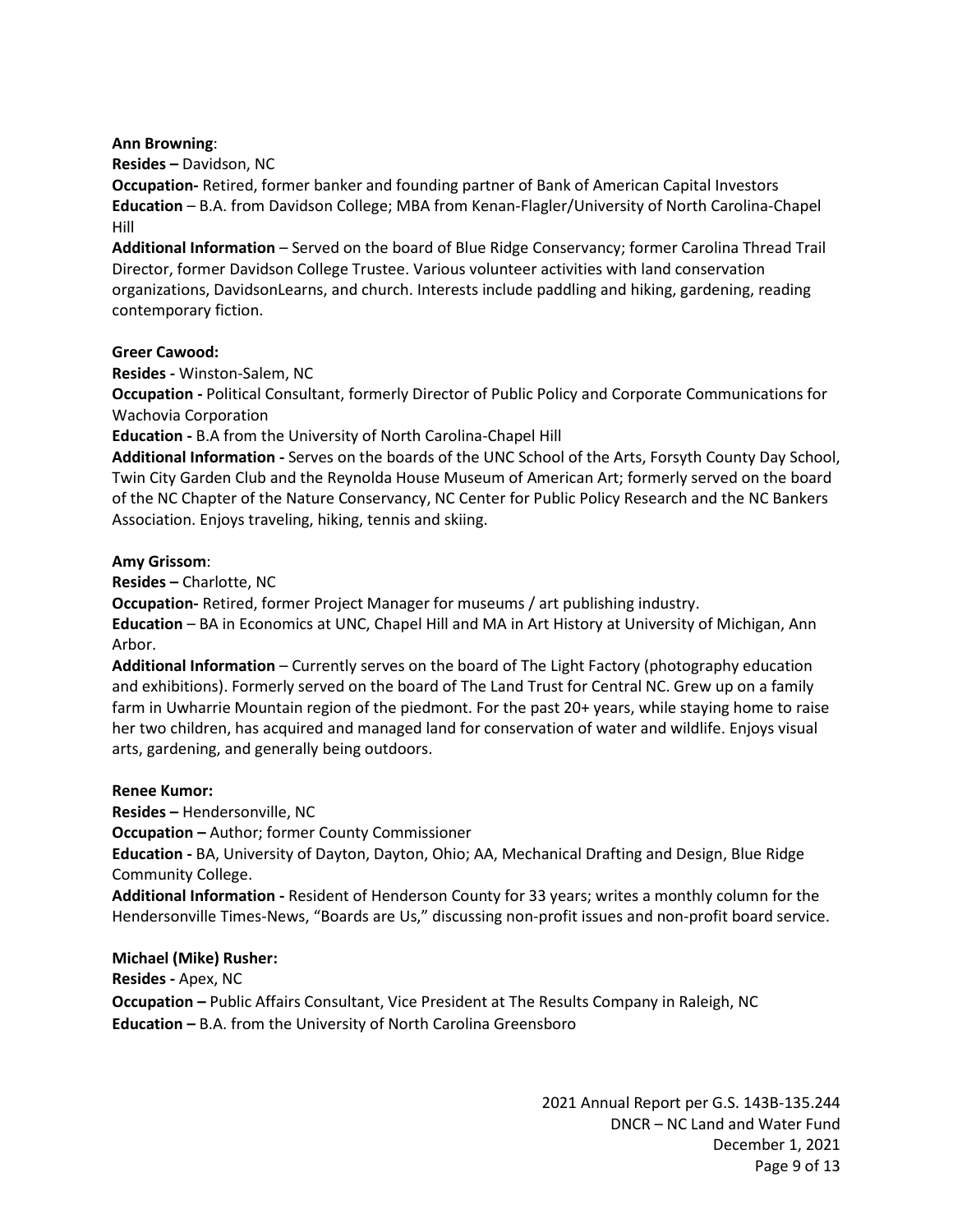**Additional Information –** Serves on the board of the Apex Environmental Advisory Board, Vice President of community homeowner's association. Enjoys traveling on the coast, spending time outdoors and spending time with family.

#### **Jason Walser:**

**Resides -** Salisbury, N.C.

**Occupation -** Executive Director, Blanche and Julian Robertson Family Foundation **Education -** B.S. in Business Administration, UNC Chapel Hill. J.D., UNC Chapel Hill **Additional Information -** Former Executive Director, The Land Trust for Central N.C. Board member of Smart Start Rowan, J.F. Hurley Y.M.C.A., Wil-Cox Bridge Advisory Committee, N.C. Natural Heritage Advisory Committee, and Rowan Jobs Initiative. Wife Tracy serves as business manager of Rowan County Chamber of Commerce. Son Ian is at East Carolina University and daughter Autumn is at Salisbury High School. Interests include hiking, fishing, public policy, and reading. Have travelled extensively across the United States and Europe.

#### **Darrel Williams:**

**Resides –** Charlotte, NC **Occupation –** Architect **Education –** Bachelor of Architecture, Southern University, Baton Rouge, LA **Additional Information –** A founding partner and the owner of Neighboring Concepts, a multidisciplinary design firm located in Charlotte. Currently on the board of Charlotte Center City Partners and recently became board chair for The Harvey B. Gantt Center for African American Arts + Culture. In 2019, he completed his third term, with nine years on the board of The North Carolina Nature Conservancy. Mr. Williams also served four terms on the Mecklenburg County Board of Commissioners.

## **David H. Womack:**

**Resides -** Greenville, N.C. **Occupation -** Retired, former President of Womack Electric Supply Co. **Education -** BA from the University of Virginia

**Additional information -** Serves on the board of Vidant Health Systems. Formerly served on the boards of East Carolina University Educational Foundation, Boys and Girls Club of the Coastal Plain, N.C. Aquarium Society, N.C. Chapter of the Nature Conservancy. David enjoys travel, hiking, golf and the outdoors in general.

## **Annual Report Summary**

The NC Land and Water Fund plays a critical non-regulatory role in protecting our State's water resources and conserving natural and cultural resources. This protects and enhances North Carolina's vital economic engines including agriculture, tourism, recreation, and the military. The NCLWF staff and Board work diligently to provide efficiency, transparency and accountability regarding operating expenses and grant funds. By providing financial resources, the General Assembly helps protect and preserve our State's natural, historic, and cultural resources for our generation and generations to come.

> 2021 Annual Report per G.S. 143B-135.244 DNCR – NC Land and Water Fund December 1, 2021 Page 10 of 13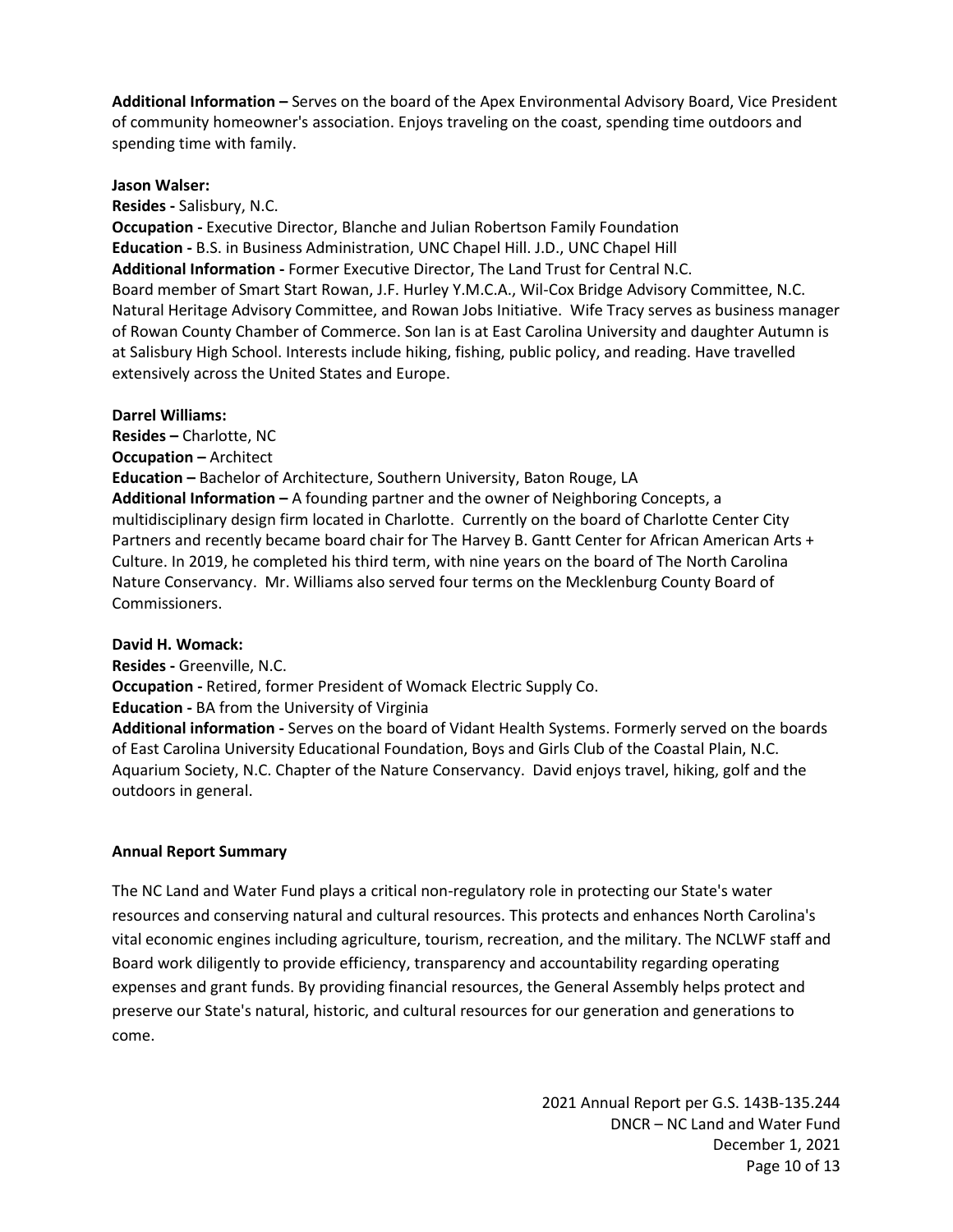ж



# **Division of Land and Water Stewardship**

11/2021



2021 Annual Report per G.S. 143B-135.244 DNCR – NC Land and Water Fund December 1, 2021 Page 11 of 13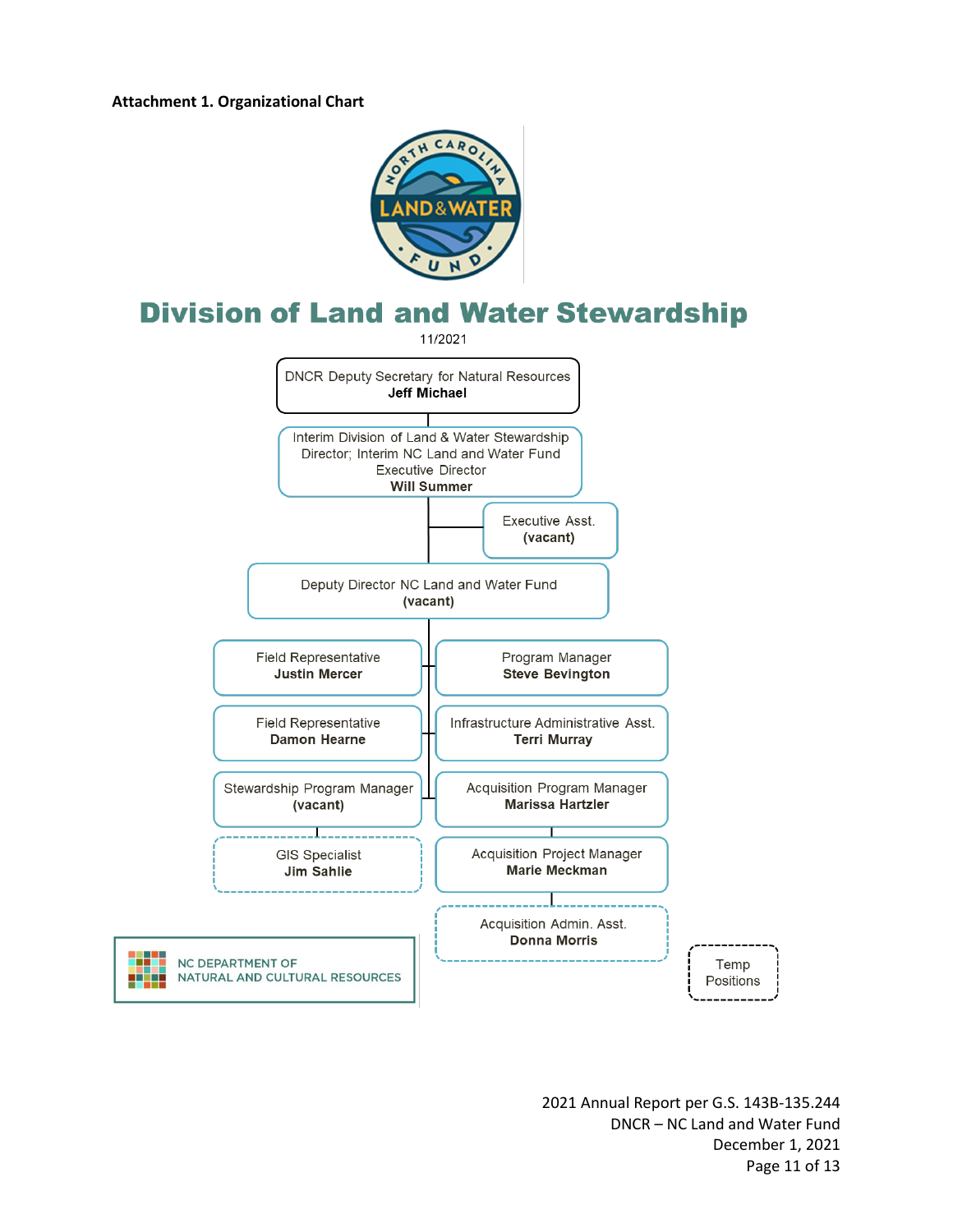# **Attachment 2. 2021 Grant Cycle Awards to Date**

#### 2021 NCLWF Awards - September 15, 2021

NOTE: Acquisition awards will be made at the next meeting on December 1st.

| <b>Summary of Funded Projects</b> |                         |
|-----------------------------------|-------------------------|
|                                   | Restoration \$2,310,638 |
| <b>Innovative Stormwater</b>      | \$350,000               |
| Planning                          | \$464,567               |
|                                   | Total \$3,125,205       |



| <b>Application Number and Project Name</b>                           |              | <b>Provisional</b><br>Award, Order |  |                  |
|----------------------------------------------------------------------|--------------|------------------------------------|--|------------------|
|                                                                      | <b>Award</b> |                                    |  | County           |
| <b>RESTORATION PROJECTS</b>                                          |              |                                    |  |                  |
| 2021-404 - Carteret County - Carrot Island Living Shoreline          | \$400,000    |                                    |  | Carteret         |
| 2021-410 - Mainspring Conservation Trust - Aquatic Organism Passage  | \$75,000     |                                    |  | Swain            |
| - Big Laurel Creek                                                   |              |                                    |  |                  |
| 2021-414 - North Carolina Coastal Federation - Fort Macon Living     | \$400,000    |                                    |  | Carteret         |
| Shoreline                                                            |              |                                    |  |                  |
| 2021-408 - Haywood Waterways Association - Chestnut Park - Hominy    | \$177,910    |                                    |  | Haywood          |
| Creek                                                                |              |                                    |  |                  |
| 2021-421 - Resource Institute - UT to Cape Fear River Ph2            | \$400,000    |                                    |  | Cumberland       |
| 2021-417 - New River Conservancy - Green Valley Park - South Fork    | \$43,000     |                                    |  | Watauga          |
| <b>New River</b>                                                     |              |                                    |  |                  |
| 2021-415 - North Carolina Coastal Federation - Living Shorelines Ph2 | \$400,000    |                                    |  | Carteret         |
|                                                                      |              |                                    |  |                  |
| 2021-402 - Blue Ridge RC&D - Bakersville Creekwalk - Cane Creek      | \$152,728    |                                    |  | Mitchell         |
| 2021-419 - Resource Institute - EQIP Restoration - Boylston Creek    | \$262,000    |                                    |  | Henderson        |
| 2021-416 - New Bern - Urban Stream Restoration                       |              | \$150,000 1                        |  | <b>Craven</b>    |
| 2021-401 - Apex - UT to Beaver Creek                                 |              | \$400,000 5                        |  | <b>Wake</b>      |
| 2021-405 - Conserving Carolina - Pleasant Grove Floodplain - French  |              | \$400,000 6                        |  | <b>Henderson</b> |
| <b>Broad River</b>                                                   |              |                                    |  |                  |
| 2021-411 - Morganton - Bethel Park - East Prong Hunting Creek        |              | \$400,000 7                        |  | Burke            |
| 2021-403 - Blue Ridge RC&D - Mayland CC Campus - Holley Branch       |              | \$162,000 8                        |  | Avery            |
| 2021-412 - North Carolina Division of Soil & Water Conservation -    |              | \$343,523 9                        |  | <b>Vance</b>     |
| <b>CREP 2021</b>                                                     |              |                                    |  |                  |

| <b>INNOVATIVE STORMWATER PROJECTS</b>                          |           |  |        |
|----------------------------------------------------------------|-----------|--|--------|
| 2021-1001 - Durham County SWCD - Riverside HS Innovation       | \$250,000 |  | Durham |
| 2021-1002 - North Carolina State University - Monitoring Flow- | \$100,000 |  | Wilson |
| through Wetlands                                               |           |  |        |

| <b>PLANNING PROJECTS</b>                                             |          |  |            |
|----------------------------------------------------------------------|----------|--|------------|
| 2021-810 - North Carolina Coastal Federation - Newport River Estuary | \$74,737 |  | Carteret   |
| Plan                                                                 |          |  |            |
| 2021-807 - Dan River Basin Association - Dan River Recreation and    | \$51,500 |  | Rockingham |
| <b>Stewardship Plan</b>                                              |          |  |            |
| 2021-801 - Albemarle Commission - Albemarle Water Management         | \$72,710 |  | Chowan     |
| Plan Ph <sub>2</sub>                                                 |          |  |            |
| 2021-811 - Sound Rivers - Jacks Creek Watershed Plan                 | \$43,500 |  | Beaufort   |